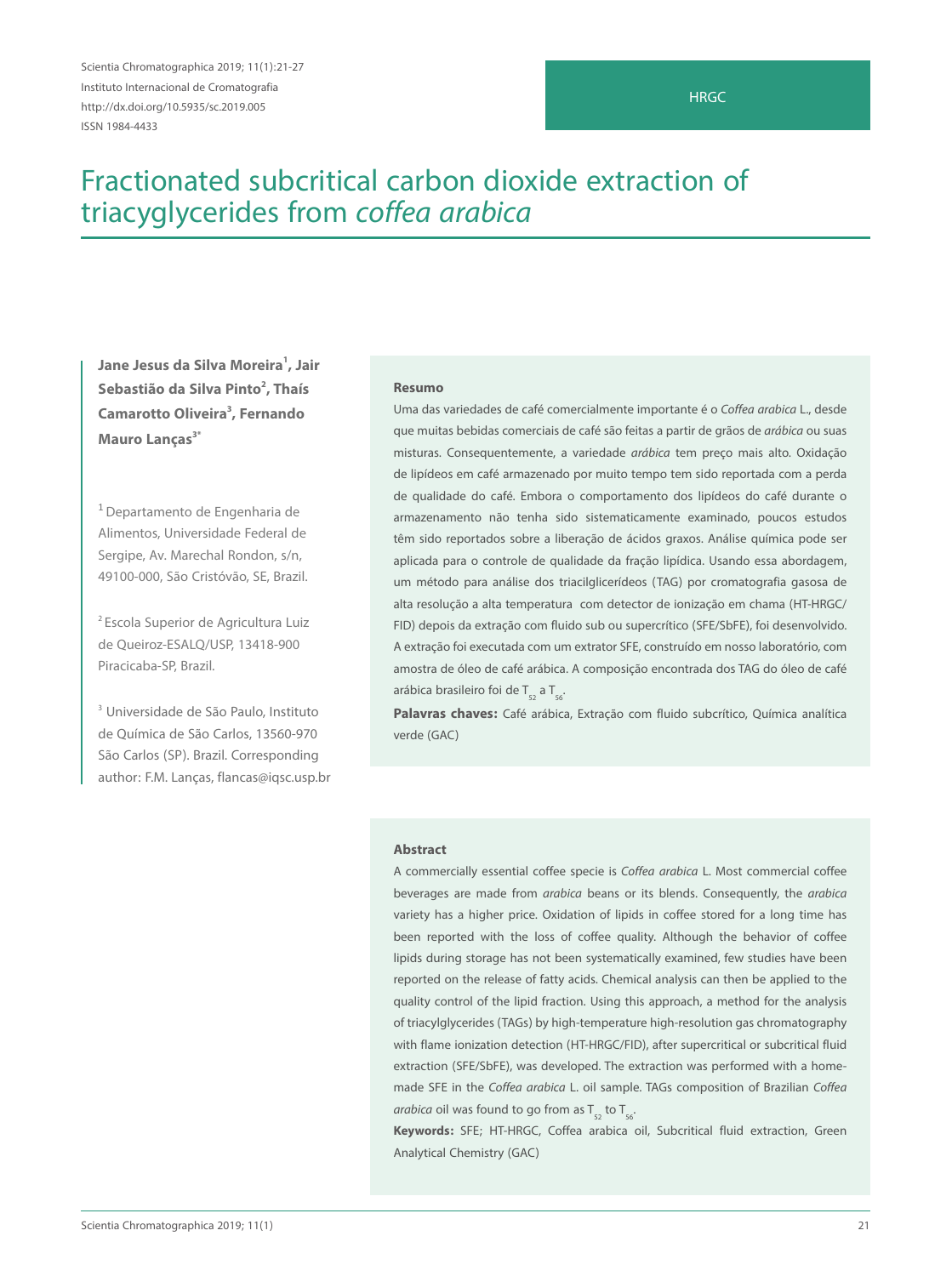## **1. Introtuction**

The goal to reduce the use of hazardous organic solvents in analytical extractions has contributed in the last few years to the development of new technologies using less solvent than standard extraction procedures (1). Among these techniques for rapid, efficient, and costeffective means of sample treatment, pressurized fluids have received particular attention. This class of techniques has received the broad name of Pressurized Fluid Extraction (PFE) (2). Including in this class of extraction methods are Supercritical Fluid Extraction (SFE), Sub-Critical Fluid Extraction (SbFE), and Accelerated Solvent Extraction, ASE.

An ideal extraction method should be fast, simple, and inexpensive to perform. It should yield quantitative recovery of the target analytes without loss or degradation, besides providing a sample that is immediately ready for analysis without additional concentration or class fractionation steps(3,4). Unfortunately, classical liquid solvent extraction techniques frequently fail to meet these goals. They often require several hours- or even days- to perform, result in a diluted extract, and may not result in a quantitative recovery of the target analytes. Recent concerns about the hazardous nature of many commonly used solvents, the costs and environmental dangers of waste solvent disposal, and the emission of hazardous solvents into the atmosphere have led to the development of alternative extraction methods(5). In this context, PFE, the technique based on the use of pressurized fluid as leaching agents, is a tool to overcome the difficulties of solid sample extraction (6,7).

The benefits of PFE, versus conventional techniques, result from the accelerated kinetic desorption processes for the analytes from the matrix. The rapid diffusion of analytes in the fluid and the fluid solvation power (8–10), has led to PFE being proposed as an alternative to conventional liquid solvent extractions such as Soxhlet and ultrasonic extractions.

The analytes are better extracted at lower temperature conditions, thus increasing the extraction selectivity. In this case, the subcritical fluid condition can be explored (11). This extraction condition offers some advantages over supercritical  $CO_2$  conditions for selected compounds, especially for triacylglycerols (TAGs). The extraction is usually selective to TAGs in a complex matrix such as coffee oil. Brazil stands out as the world's largest coffee producer, with the Arabica species responsible for 75% of its production (12). Although coffee oil has commercial importance, few studies have been carried out on the undesirable changes in lipids due mainly to the hydrolysis of triacylglycerols during the storage of the seeds with the release of free fatty acids, in turn, are oxidized (13–15). Degradation of free amino acids, sugars, and oxidation of lipids in coffee stored for a long time has been reported along with the loss of Brazilian coffee quality. An increase in free fatty acid content was associated with enzymatic activity due to long storage periods in subtropical conditions (13).

The High-Temperature High-Resolution Gas Chromatography (HT-HRGC) used to analyze high molecular mass compounds is preferable than conventional Gas Chromatography (16). Among many other HT-HRGC/ FID features, it does not require derivatization of the sample before the injection, permitting direct analysis of the TAGs extract(17,18).

In this context, this work aimed to study the feasibility of performing PFE using a home-made SFE instrument (19), for the extraction of TAGs from coffee oil, a complex matrix, using supercritical and subcritical CO<sub>2</sub> and further analysis of these extracts by HT-HRGC/FID.

# **2. Experimental**

#### **2.1. Solvents and Materials**

All reagents and solvents were analytical grades. Carbon dioxide was from AGA (São Paulo, Brazil). Silica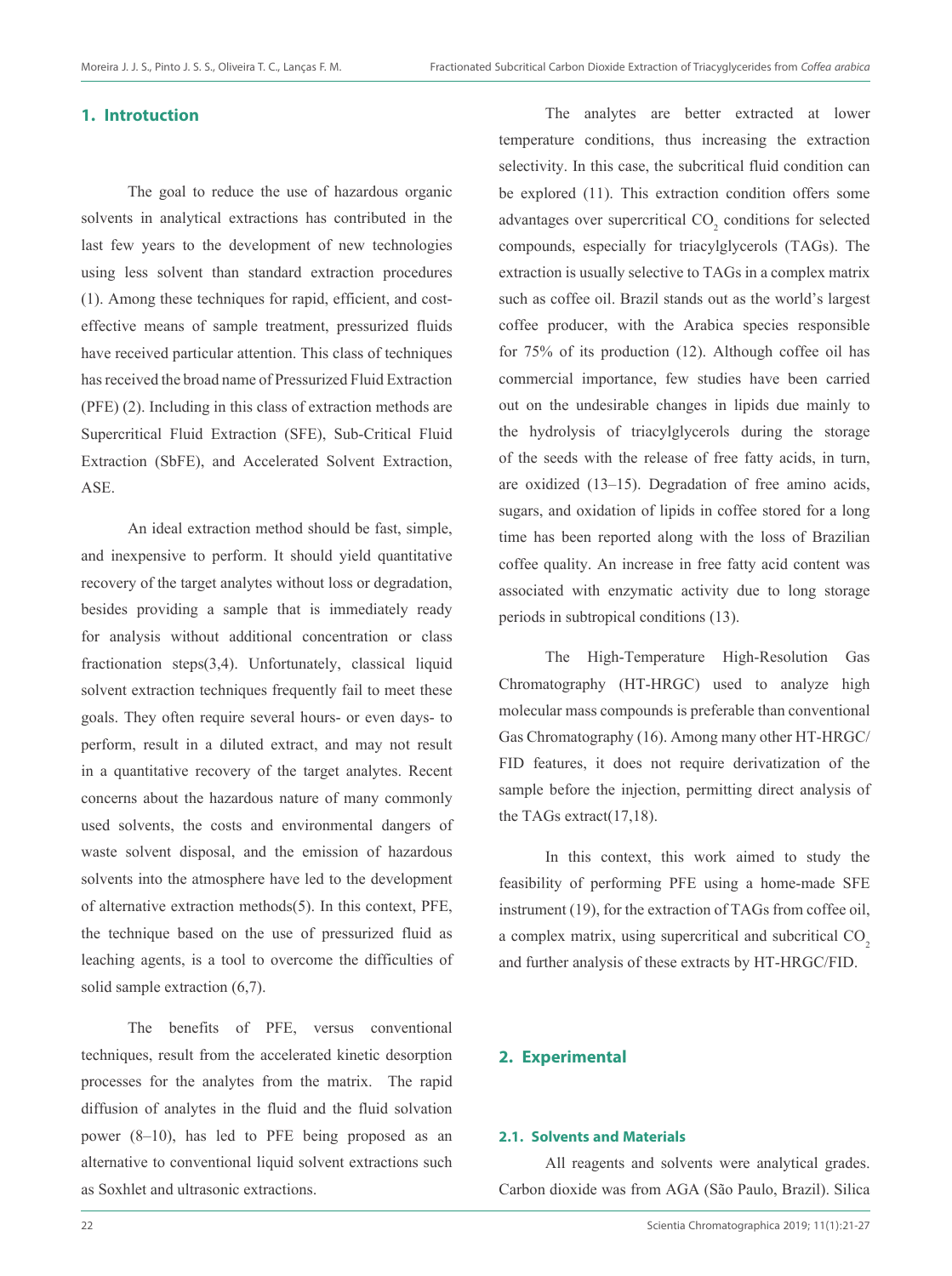gel G 60 and n-hexane from Merck (Rio de Janeiro, Brazil). FAMEs and standard TAGs were from Sigma (St. Louis, MO, USA).

#### **2.2. SFE/SbFE of coffee oil.**

Pure and modified supercritical carbon dioxide are suitable extraction media for many lipid materials such as vegetable oils, fatty acids, fatty acid esters, phospholipids, triacylglycerol, and tocopherols (11).

The home-made SFE device used in this work consists of a high-pressure pump, extraction cell, restrictor, collection vial, tubes, and valves. The extraction cell has a volume of 2 mL, made from an empty stainless steel liquid chromatography column. A capillary fused silica restrictor (30 cm x 0.05 mm i.d) was used to adjust the flow rate, maintain constant pressure, and transfer the extract into the collection device. To avoid the loss of volatile extracted analytes, the 10 mL collection vial containing n-hexane was maintained refrigerated with cooled water. The fluid used was  $CO<sub>2</sub>$  (carbon dioxide).

Sample of *Coffea arabica* L. oil, in triplicate, obtained from the toasted seeds was a donation from Dr. Suzana Nixdorf of the University of Londrina, Brazil, and was adsorbed in silica gel (20). In the extraction cell, 1 g of silica saturated with coffee oil sample is loaded. To optimize the PFE conditions, different temperatures and pressures were evaluated. The extraction was performed under both supercritical and subcritical conditions, as shown in Table 1, and the required extraction time was 25 min.

**Table 1.** Supercritical and subcritical fluid extraction conditions for triacylglycerides from coffee oil.

| <b>PSE</b><br>condition | $T(^{\circ}C)$ | <b>Pressure</b> extraction (atm) | Density (g/L) |
|-------------------------|----------------|----------------------------------|---------------|
| $E-1$                   | 60             | 100                              | 300           |
| $E-2$                   | 60             | 200                              | 730           |
| $E-3$                   | 60             | 300                              | 830           |
| $E-4$                   | 100            | 300                              | 665           |
| $E-5$                   | $\mathbf{0}$   | 300                              | 1050          |

# **2.3. Analysis of the extracts obtained through SFE and SbFE**

After extraction, the contents of the vials were dried. The samples were prepared at 0.10 mg/mL of the oil in n-hexane as solvent and subjected to HT-HRGC/FID analysis.

#### **2.4. HT-HRGC/FID Analysis.**

The chromatographic analyses were performed on a Hewlett-Packard 5890 Series II Gas Chromatograph with a split injector at 370 °C and a flame ionization detector (FID) at 380 °C. The injection volume was  $1 \mu L$ , and the split ratio was 1:8. Hydrogen was employed as carrier gas at a pressure of 6 psi. A 9 m x 0.25 mm x 0.08 µm Croma-5-HT (5% phenyl, 95% methyl polysiloxane bonded phase) capillary column, coated in-house, was used with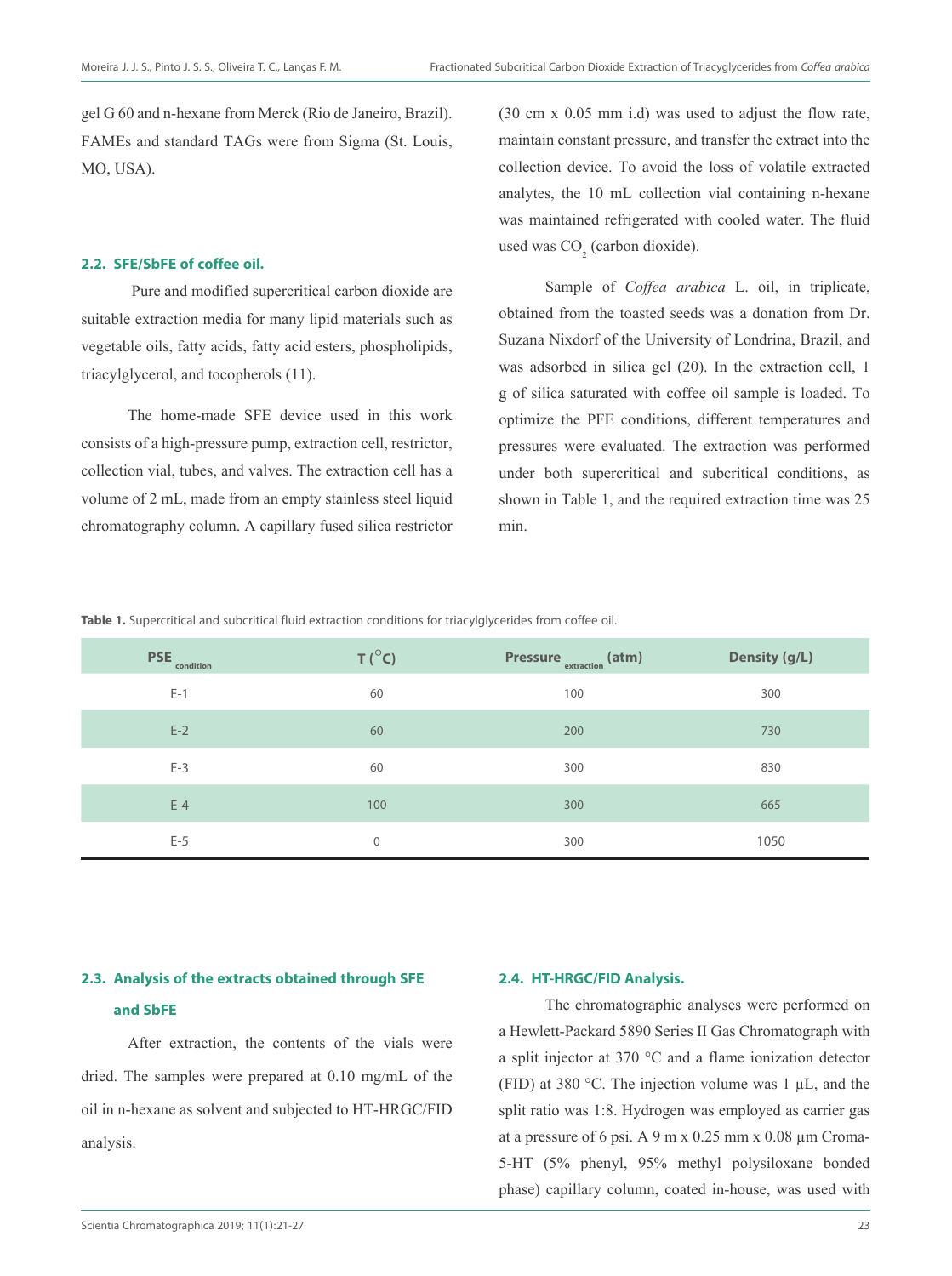temperature programming from 280 °C for 1 min, then increased by 4 °C min-1 to 380 °C, and maintained at this temperature for 5 min. The data were collected with an HP 5396 A integrator.

The identification of the TAGs was made by comparing the retention times of the components of interest with the retention time of the triolein (T54) analytical standard.

### **3. Results and Discussion**

The SFE/SbFE was carried out with  $CO<sub>2</sub>$  in both supercritical conditions (60° C, and 100, 200 and 300 atm; 100° C and 300 atm) and subcritical conditions (0° C and 300 atm). Complete extraction could be achieved in less than 25 min.

The results obtained (Figure 1 and Figure 2), show that increasing the density of carbon dioxide results in increasing the solvation power of the extractant solvent, allowing a fractionated extraction to be conducted.



**Figure 2.** Fractions of TAGs obtained in PFE were carried out with CO2 in subcritical conditions: temperature 0° C and 300 atm at pressure.

In the literature, it is described that the obtainment of different classes of compounds is challenging due to the proximity of the extraction regions, producing, in many cases, a mix of the distinct phases (21).



Figure 1. Fractions of TAGs obtained in PFE were carried out with CO<sub>2</sub> in supercritical conditions: temperature 60° C and 100, 200, and 300 atm at pressure.



**Figure 3.** HT-HRGC-FID chromatogram of a profile of coffee oil triglycerides by HT-HRGC-FID.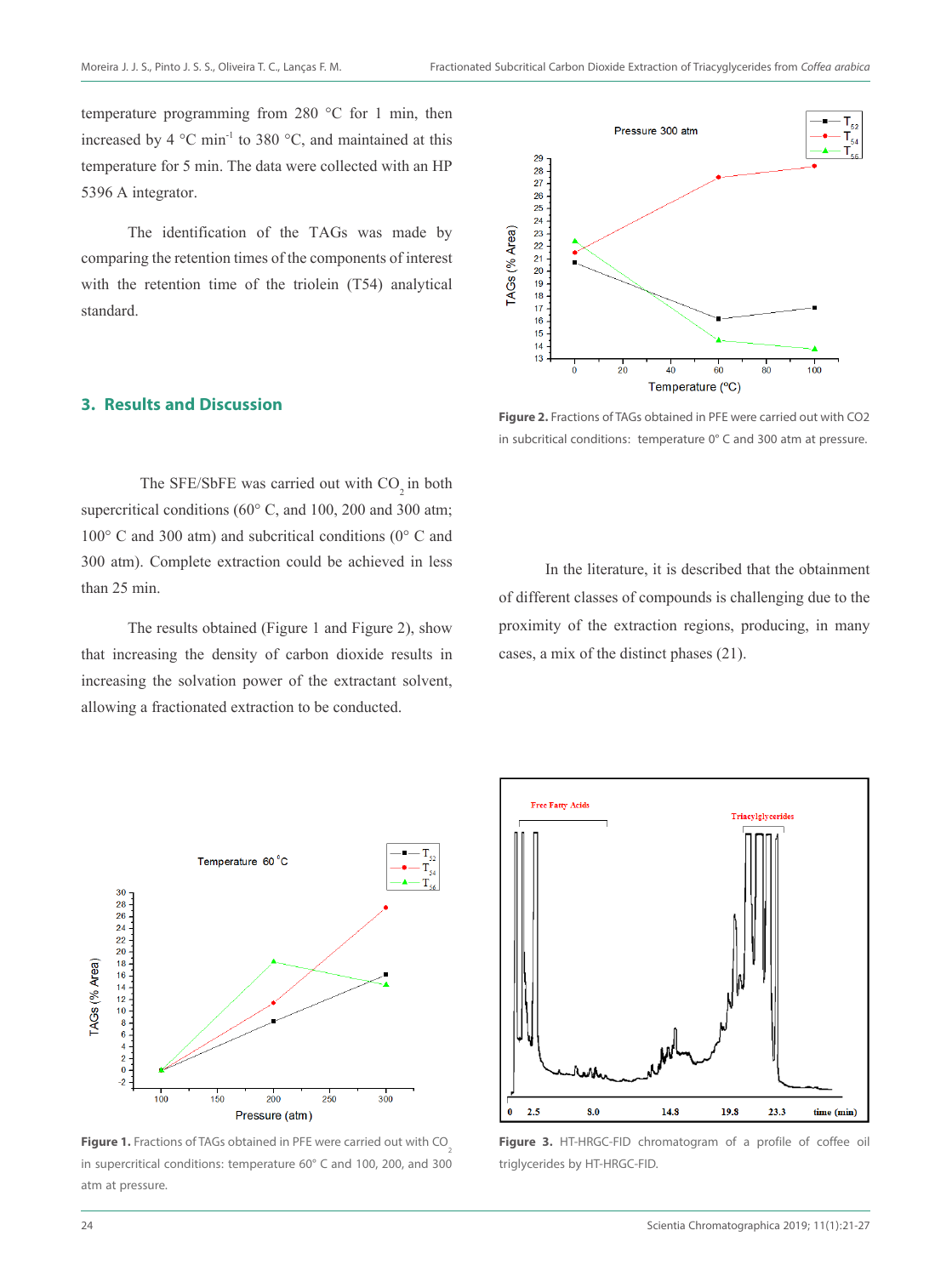In our case, the complexity of the intact coffee oil sample can be observed in the chromatogram of Figure 3.

The first extract fraction (E-1, 100 atm, and 60 °C), shown in Table 1, corresponds to a 300 g/L of carbon dioxide density. This region presents lower solvation power; on the other hand, high selectivity (21) produces an extraction of the essential oil with high volatility. Increasing the pressure to 200 atm (E-2) at a constant temperature (60 $\degree$ C), the carbon dioxide density increasing to 730 g/L, allowing an extraction with a higher potential of solvation. The extraction condition E-3 (300 atm, 60 °C, 830 g/L) and E-4 (300 atm, 100 °C, 665 g/L) presented similar lipid composition presented free fatty acids and monoacylglycerides, without TAGs selectivity. This similarity between E-3 and E-4 was due to a little difference in carbon dioxide's solvation power.

The E-5 condition (300 atm,  $0^{\circ}$ C, 1050 g/L) was a better experimental point (Figure 4). Due to the soft temperature condition, lower vapor pressure, and high selectivity to TAGs compounds, the extract obtained presented TAGs as a majority of compounds and traces of



**Figure 4.** HT-HRGC-FID chromatogram of a coffee oil triglycerides extracted at 0° C and 300 atm, with carbon dioxide. T54-triglycerides with 54 carbons.

the free fatty acids mono- and possible diacylglycerides, preserving the sample of the probable thermal degradation during the analysis.

The HT-HRGC E-5 fraction analysis shows an average area of 21.8  $\pm$  1.1% in the three TAGs groups (T<sub>22</sub>) at  $T_{56}$ ). The advantage of PFE in subcritical conditions with a temperature of 0 C was the reduction of the degradation products. In the case of coffee oils, especially, the degradation by exposure at high temperature for an extended period is a critical point and HT-HRGC it supplies an excellent method of analysis. This occurs because of a change in the original composition of the oil, reducing the concentration of the same compounds as free fatty acids. In extract E-5, obtained under subcritical conditions, the lipid content was determined using both TGAs obtained by HT-HRGC/FID and the sum of all fatty acids, expressed as triacylglycerides. They were obtained from the gas chromatographic (GC) profiles of the fatty acid methyl esters (FAME) analysis, being the result compared with those reported in the literature (13,17,18). TAGs composition of Brazilian *Coffea arabica* oil was found to be mainly  $T_{52}$  to  $T_{56}$ . The main components of the triacylglycerides comprised an average of  $64.3 \pm 3.2\%$ . We were able to analyze the triacylglycerides molecular species by HT-HRGC/FID without derivatization.

The crude coffee oil matrix, in addition to TAGs, presents a large variety of other compounds that might degrade when submitted to the high injector temperature (370° C) and the use of the SbFE before analysis by HT-HRGC/FID, eliminating the interferences.

# **4. Conclusion**

In conclusion, SbFE combined with HT-HRGC proved to be a viable alternative for the analysis of coffee oil samples. The proposed approach maintain the intact structure of the TAGs', keeping the apparent profile, while providing a reduction in the amounts of solvents and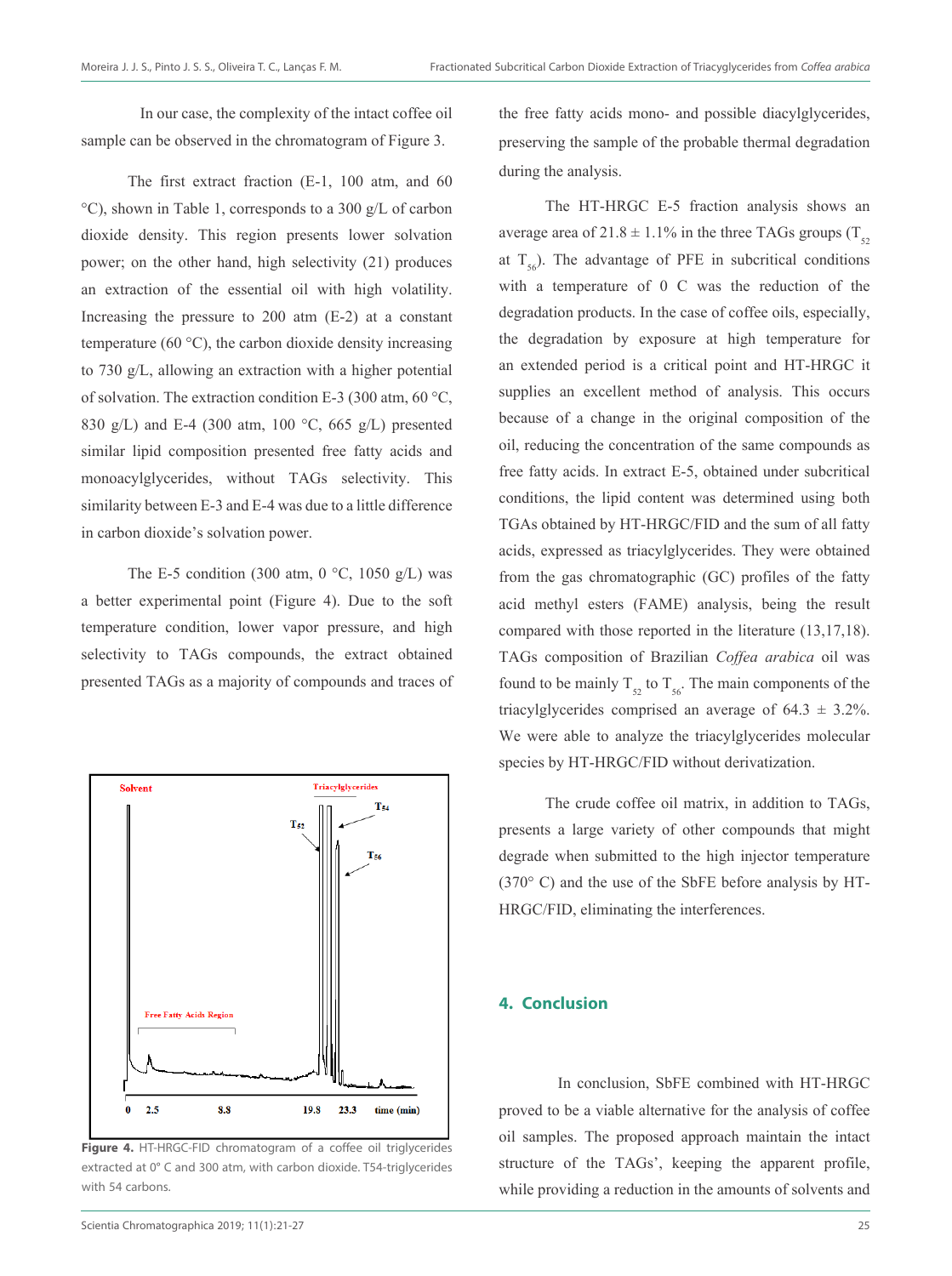reagents used, and short extraction time, becoming a good example of a Green Analytical Chemistry (GC) method.

support provided for this research and to our laboratory. The donation of the coffee samples by Dr. Suzana Nixdorf is also appreciated.

# **Acknowledgment**

The authors are grateful to the Coordenação de Aperfeiçoamento de Pessoal de Nível Superior—Brasil (CAPES)—Finance Code 001; to FAPESP (Grants 2019/22724-7 2017/02147-0, 2019/26263-4, 2015/15462- 5, 2014/03765-0 and 2014/07347-9); and to CNPq (307293/2014-9 and 308843/2019-3) for the financial